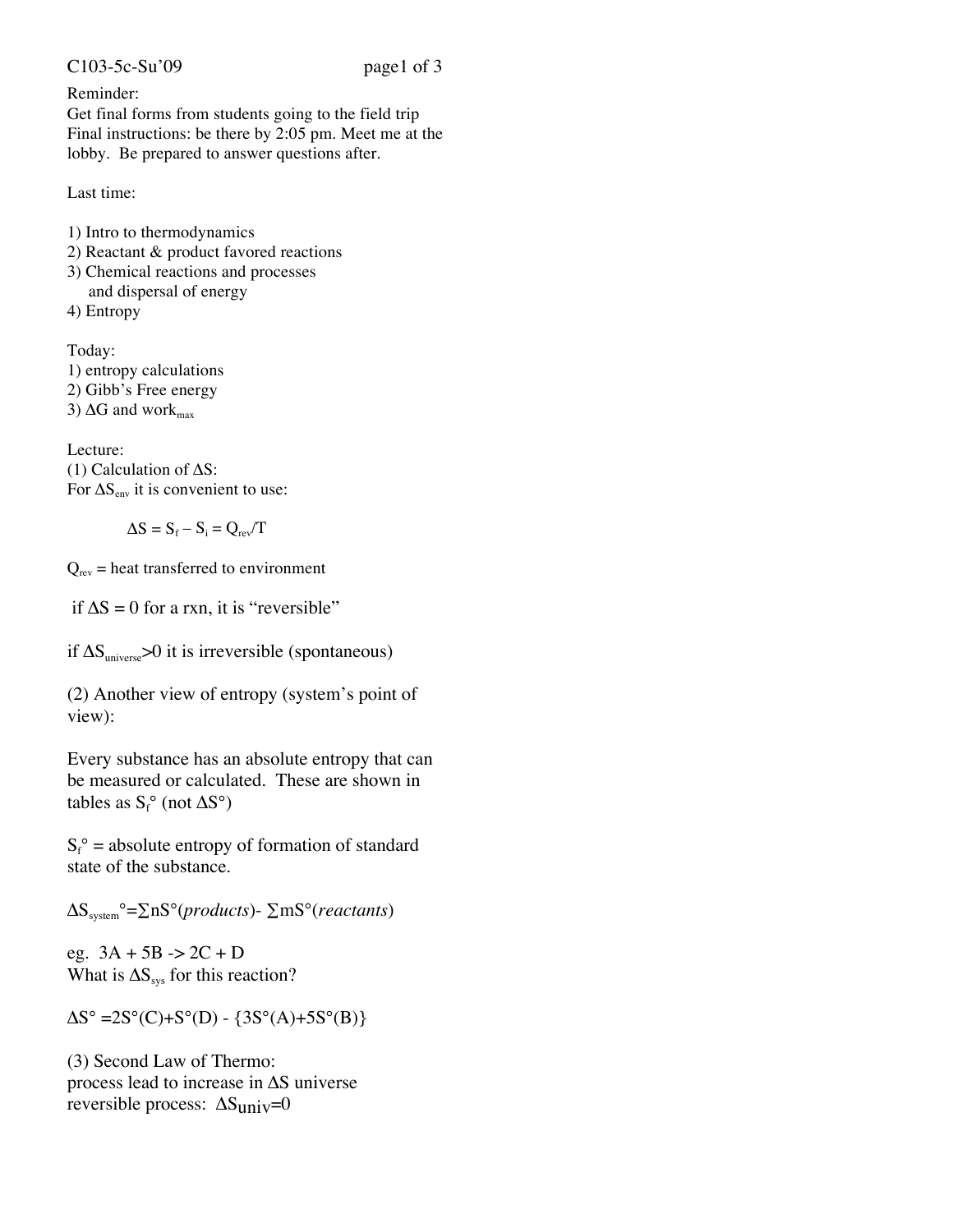irreversible process:  $\Delta S_{\text{univ}} < 0$ 

3) Consider the following derivation for a product-favored reaction:

 $\Delta S_{\text{univ}} = \Delta S_{\text{sys}} + \Delta S_{\text{env}} > 0$  $= \Delta S_{sys} + \Delta Q_{env}/T > 0$ 

also:  $\Delta Q_{env}/T = -\Delta Q_{sys}/T$  (by cons.of E.)

@ constant P:  $\Delta Q_{sys}/T = \Delta H_{sys}/T$ 

so:  $\Delta S_{sys}$  -  $\Delta H_{sys}/T > 0$ or,multiplying by T:  $T\Delta S_{sys} - \Delta H_{sys} > 0$ 

 $\Delta H_{sys}$  - T $\Delta S_{sys} \le 0$ (everything is related to "system"!) therefore, it becomes convenient to define a new function, related only to the system:

Gibb's Free energy, G. A state function like enthalpy, entropy and energy.

Any system has a value of G.

Define:  $G = H - TS$ :

 $\Delta G = \Delta H - T \Delta S - S \Delta T$ 

at const T,  $\Delta T = 0$  and  $\Delta G = \Delta H - T \Delta S$ 

For a reaction to be product-favored,  $\Delta G<0$ 

 $\Delta H_{sys}$ - T $\Delta S_{sys} = \Delta G_{sys} \le 0$ 

For a spontaneous process:

i.e. if we can find the  $\Delta G$  of process, we can determine if it is spont or not!

Criterion for spontaneity or equil is  $\Delta G \leq 0$ If  $\Delta G = G$ final - Ginitial If  $\Delta G \lt 0$ : spontaneous, product-favored If  $\Delta G=0$ : at equil, if  $\Delta G > 0$ : nonspontaneous, reactant-favored

compare  $\Delta G$ ,  $\Delta H$  and  $\Delta S$